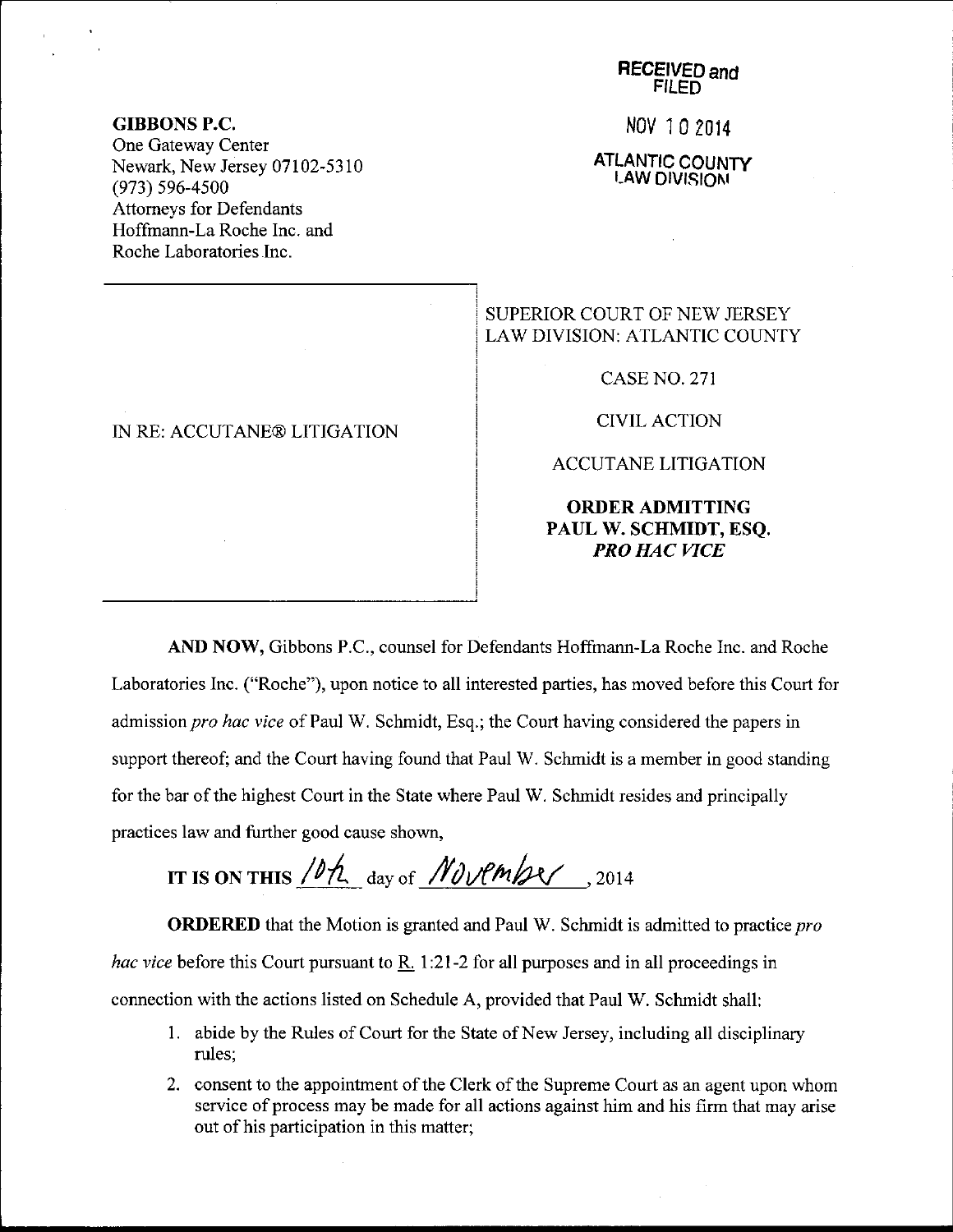- J. notify the Court immediately of any matter affecting his standing before this Court; and
- 4. have all pleadings and other papers filed in the Court signed by an attorney-at-law of this Court employed by the firm of Gibbons P.C., who shall be responsible for the conduct of Paul W. Schmidt; and it is further

ORDERED that Paul W. Schmidt shall make payment of fees as provided in the New

Jersey Rules of Court, R. 1:28-1(b), 1:28-2 and 1:28B-1(e), within thirty (30) days of the date of

this Order; and it is further

ORDERED that the Clerk of this Court shall forward a copy of this Order to the

Treasurer of the New Jersey Fund for Client Protection; and it is further

ORDERED that copies of this Order shall be served by attorneys for Roche upon all counsel of record within seven (7) days of the receipt thereof.

Man ( Sol

Honorable Nelson C. Johnson, J.S.C.

[ ] Opposed  $\sqrt{\text{Unopposed}}$